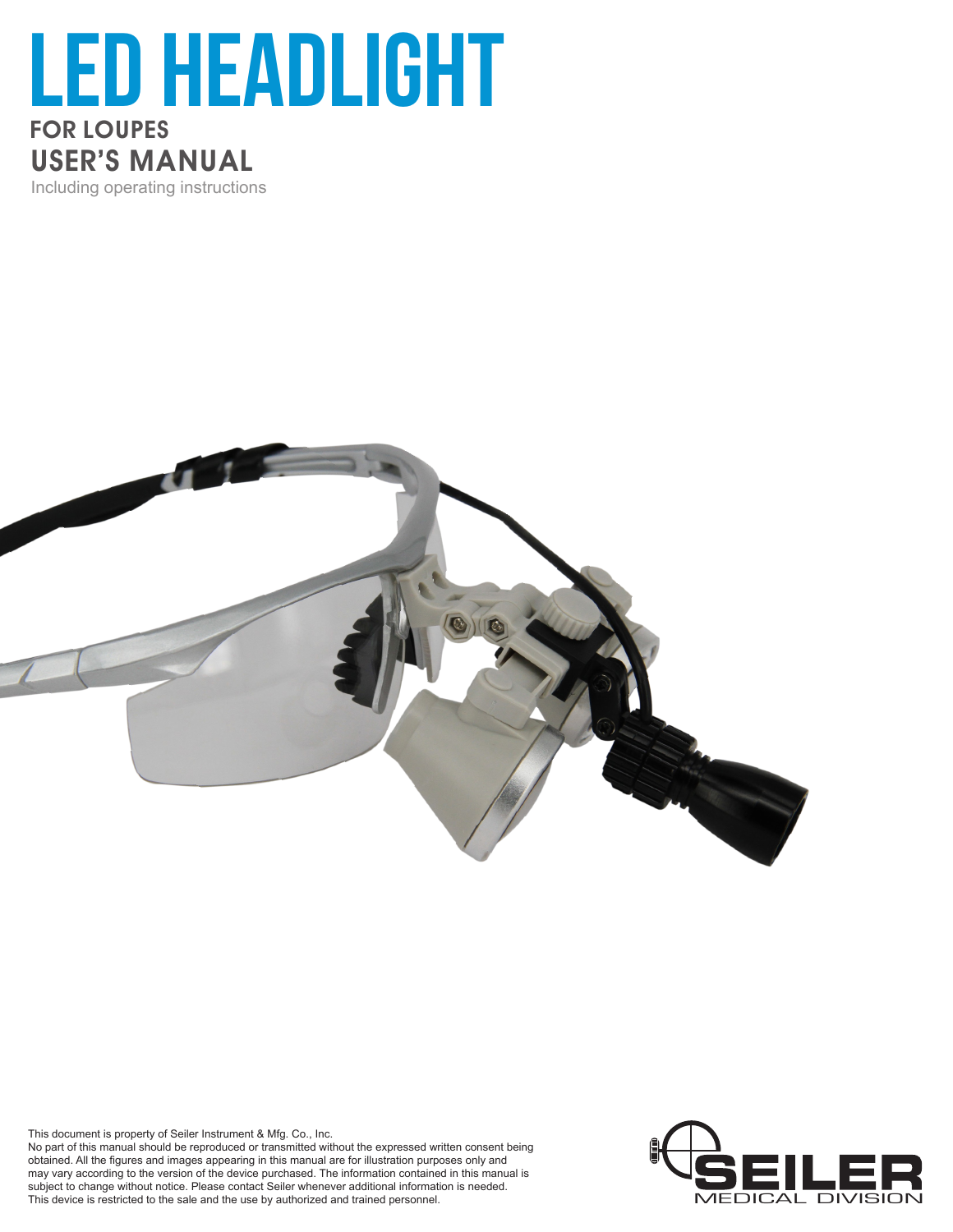## **TABLE OF CONTENTS**



3433 Tree Court Industrial Blvd. St. Louis, Missouri 63122 **USA** Toll Free: (800) 489-2282 Local: (314) 968-2282 Email: micro@seilerinst.com www.seilerinst.com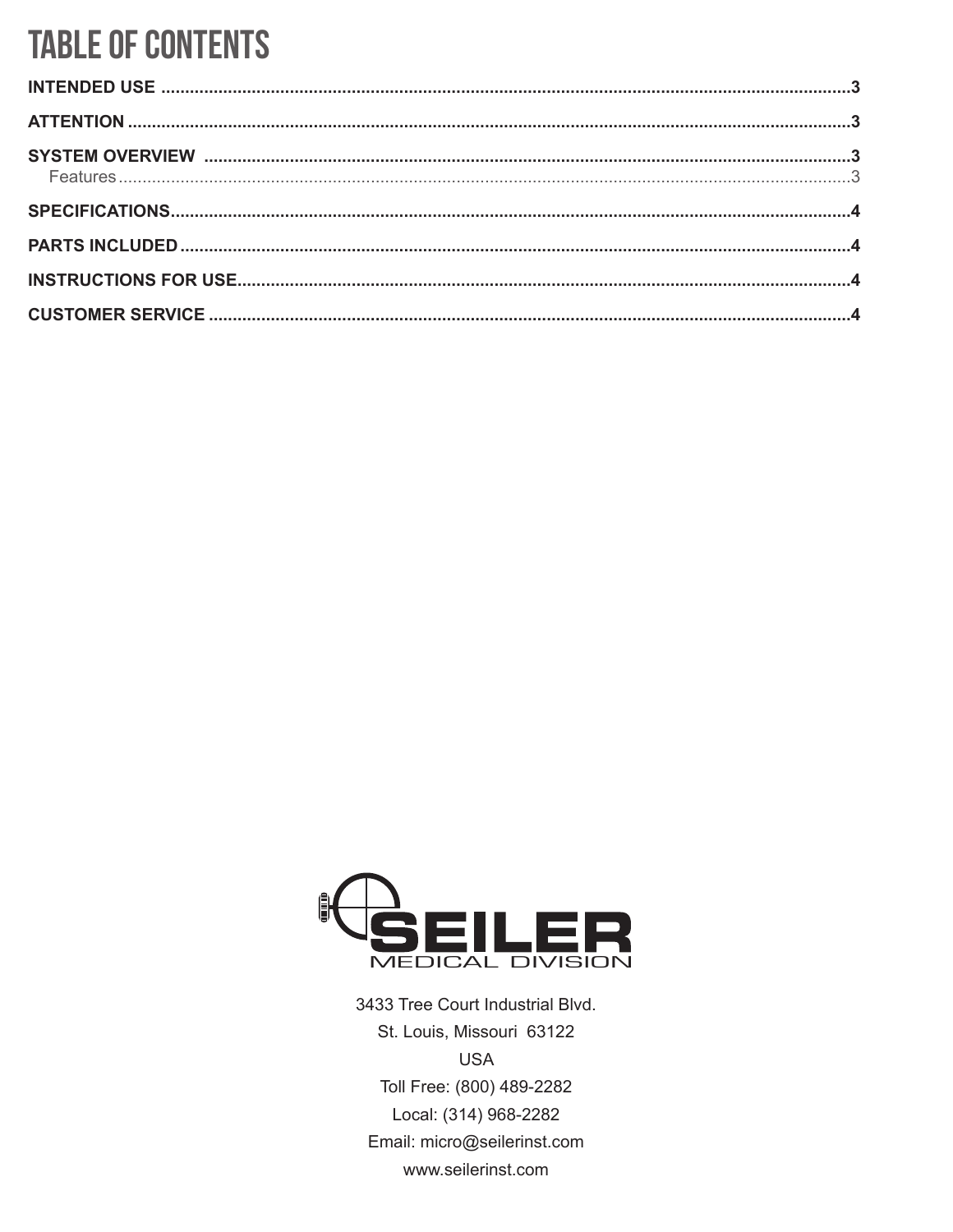# intended use

This is an LED headlight intended for use in a dental/medical operatory by a dental/medical professional performing all kinds of surgical operations.

# ATTENTI

Handle with care.

Do not touch the bulb when it is hot.

Keep clean and dust-free.

Recharging time: 4 hours.

Keep the battery away from high temperatures and fire; It may cause an explosion.

#### System Overview

The Seiler headlight has continuous brightness adjustment and a continuous working time of about 8 hours at maximum brightness of about 35,000 lux.

Seiler headlights use LED bulbs and adopt optical convergence to transfer normal lighting to be clear, symmetrical and high quality flat lighting effects. After adjusting the angle of the illuminator, the light will follow the exact track of the eye. These headlamps turn out to be relatively advanced lighting equipments in the world.

#### Features

High quality light Symmetrical lighting effects Adjustable brightness Low-voltage light rating Safe and energy-efficient Can be used with or without external power supply Long lifetime of service after sales Small Flexible **Changeable Comfortable**